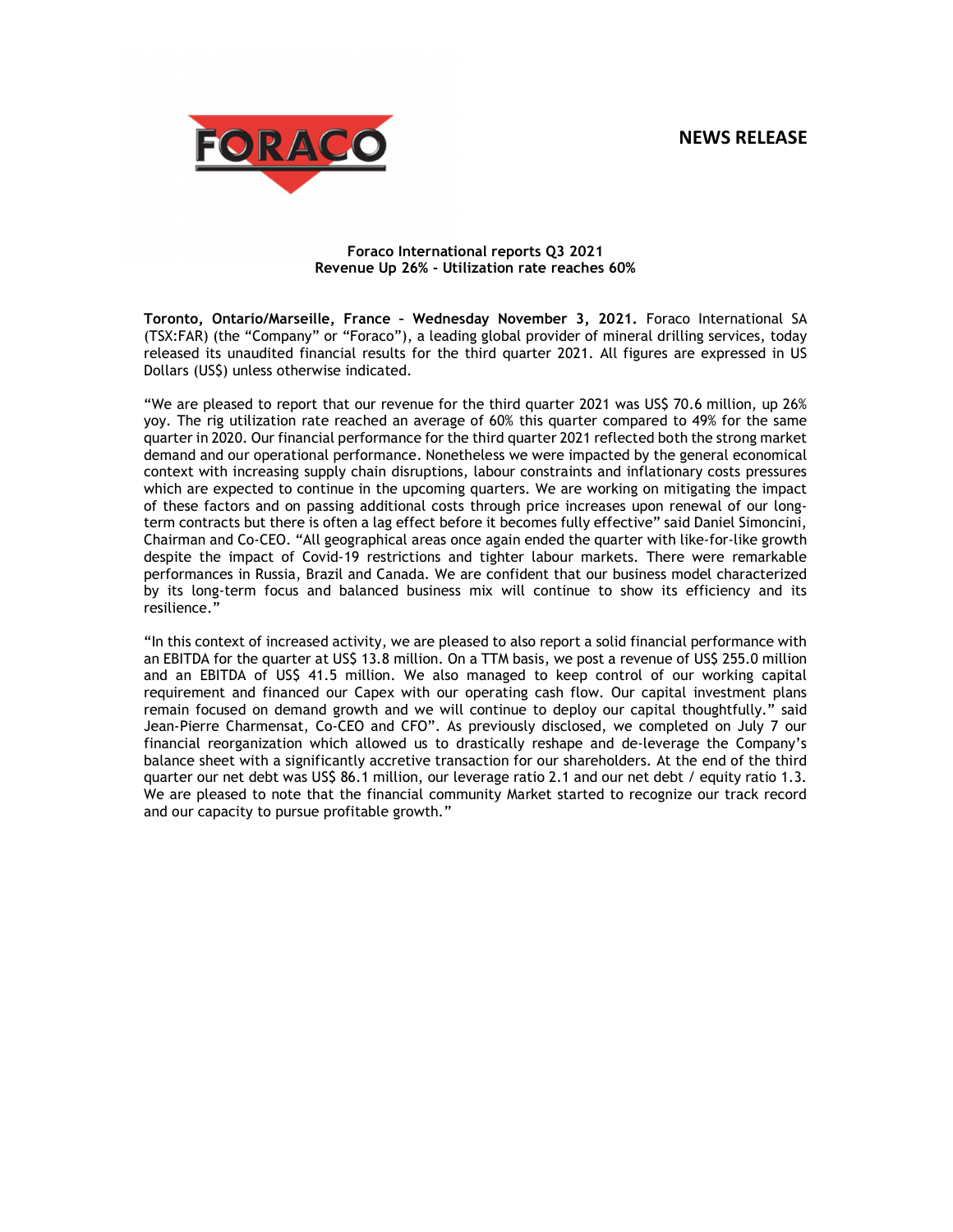# Income Statement

| <b>Income Statement</b>                               |                          |                 |                         |                 |
|-------------------------------------------------------|--------------------------|-----------------|-------------------------|-----------------|
| (In thousands of US\$)                                | Three-month period ended |                 | Nine-month period ended |                 |
| (unaudited)                                           | September 30,<br>2021    | 2020            | September 30,<br>2021   | 2020            |
| Revenue                                               | 70,574                   | 55,924          | 200,793                 | 152,945         |
| Gross profit / (loss) (1)<br>As a percentage of sales | 14,858<br>21.1%          | 12,836<br>23.0% | 36,708<br>18.3%         | 29,262<br>19.1% |
|                                                       |                          | 11,582          | 33,621                  | 26,208          |
| <b>EBITDA</b>                                         | 13,802                   |                 |                         | 17.1%           |
| As a percentage of sales                              | 19.6%                    | 20.7%           | 16.7%                   |                 |
| Operating profit / (loss)                             | 8,988                    | 7,623           | 19,840                  | 13,808          |
| As a percentage of sales                              | 12.7%                    | 13.6%           | 9.9%                    | 9.0%            |
| Profit / (loss) for the period                        | 32,093                   | 4,247           | 36,785                  | 5,459           |
| Attributable to:<br>Equity holders of the Company     | 30,408                   | 2,949           | 33,219                  | 2,633           |
| Non-controlling interests                             | 1,685                    | 1,298           | 3,566                   | 2,827           |
| EPS (in US cents)<br>Basic                            | 30.91                    | 3.28            | 35.78                   | 2.93            |

(1) This line item includes amortization and depreciation expenses related to operations

# Highlights – Q3 2021

Balance Sheet

- On July 7, 2021, the Company finalized its financial reorganization through the raising of US\$ 100 million of new bonds and the early redemption of its euro-denominated bonds maturing in May 2022.
- The net debt after the impact of the financial reorganization and of IFRS 16 was US\$ 86.1 million as at September 30, 2021 compared to US\$ 141.7 million as at December 31, 2020.
- Following this reorganization, the net debt to equity ratio is 1.3 and the leverage ratio (Net debt / TTM EBITDA) is 2.1.

#### Revenue

- Revenue of the period amounted to US\$ 70.6 million compared to US\$ 55.9 million in Q3 2020, an increase of 26%. The Company benefited from favourable market dynamics compared to 2020,
- This trend is confirmed by the rig utilization rate which was 60% in Q3 2021 compared to 49% in Q3 2020.

# Profitability

- The Q3 2021 gross margin including depreciation within cost of sales was US\$ 14.9 million (or 21.1% of revenue) compared to US\$ 12.8 million (or 23.0% of revenue) in Q3 2020. Ongoing contracts reported solid performances while some costs increased are not yet compensated in the selling prices.
- During the quarter, EBITDA amounted to US\$ 13.8 million (or 19.6% of revenue), a 19% increase compared to US\$ 11.6 million (or 20.7% of revenue) for the same quarter last year.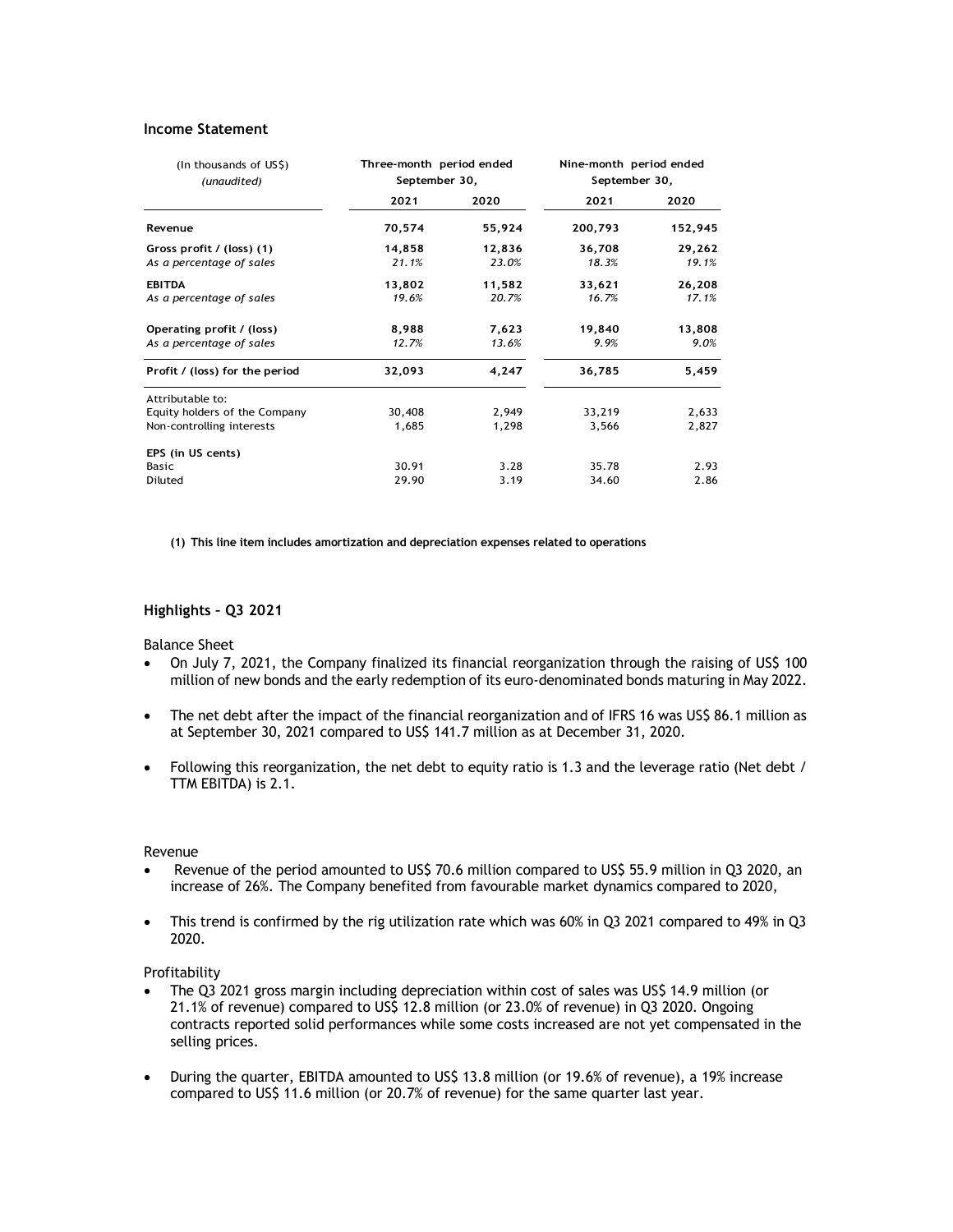## Highlights – YTD Q3 2021

Revenue

 YTD Q3 2021 revenue amounted to US\$ 200.8 million compared to US\$ 152.9 million in YTD Q3 2020 an increase of 31%.

Profitability

- YTD Q3 2021 gross margin including depreciation within cost of sales was US\$ 36.7 million (or 18.3% of revenue) compared to US\$ 29.3 million (or 19.1% of revenue) in YTD Q3 2020.
- During the period, EBITDA amounted to US\$ 33.6 million (or 16.7% of revenue), compared to US\$ 26.2 million (or 17.1% of revenue) for the same period last year.

# Financial results

## Revenue

| (In thousands of US\$) - (unaudited) | Q3 2021       | % change   | Q3 2020       | YTD Q3<br>2021 | % change  | YTD Q3<br>2020 |
|--------------------------------------|---------------|------------|---------------|----------------|-----------|----------------|
| Reporting segment                    |               |            |               |                |           |                |
|                                      | 61,793        | 41%        | 43,790        | 171.632        | 38%       | 124,298        |
|                                      | 8,781         | $-28%$     | 12,134        | 29,161         | <u>2%</u> | 28,647         |
| Total revenue                        | 70,574        | 26%        | 55,924        | 200,793        | 31%       | 152,945        |
|                                      |               |            |               |                |           |                |
| Geographic region                    |               |            |               |                |           |                |
| North America                        | 25,131        | 23%        | 20,423        | 69,489         | 38%       | 50,269         |
| Europe, Middle East and Africa       | 19,684        | 15%        | 17,118        | 62,985         | 26%       | 49,981         |
| South America                        | 14,057        | 71%        | 8,228         | 36,456         | 52%       | 24,031         |
| Asia Pacific                         | 11,702        | <u>12%</u> | <u>10,155</u> | 31,863         | 11%       | 28,664         |
| Total revenue                        | <u>70,574</u> | 26%        | 55.924        | 200.793        | 31%       | 152,945        |

# Q3 2021

Revenue of the quarter increased from US\$ 55.9 million in Q3 2020 to US\$ 70.6 million in Q3 2021 (26%).

The increase in revenue in Mining segment is the result of the favorable market dynamics. The water activity decreased by 28% mainly due to phasing of contracts compared to last year which is not indicative of the business trend.

Activity in North America increased 23% with revenue at US\$ 25.1 million in Q3 2021 compared to US\$ 20.4 million in Q3 2020. This increase is mainly linked to new long term rolling contracts.

In EMEA revenue for the quarter was US\$ 19.7 million compared to US\$ 17.1 million in Q3 2020, an increase of 15%. In Africa, activity decreased by 16% compared to Q3 2020 mainly due to phasing of contracts. In Russia, activity increased by 45% thanks to new significant contracts secured during Q1 2021.

Revenue in South America increased by 71% at US\$ 14.1 million in Q3 2021 (US\$ 8.2 million in Q3 2020). The activity in the region was particularly impacted in Q3 2020 by the effect of the pandemic which disrupted the commercial and operational activities.

In Asia Pacific, Q3 2021 revenue amounted to US\$ 11.7 million, an increase of 12%. Contracts mobilized during the first semester continue and will go through the end of 2022.

# YTD Q3 2021

YTD Q3 2021 revenue amounted to US\$ 200.8 million compared to US\$ 152.9 million in YTD Q3 2020, an increase of 31%.

The increase in revenue is the result of the combination of favorable market dynamics and the lower impact of Covid-19 on the 2021 operations.

Revenue in North America increased by 38% to US\$ 69.5 million in YTD Q3 2021 from US\$ 50.3 million in YTD Q3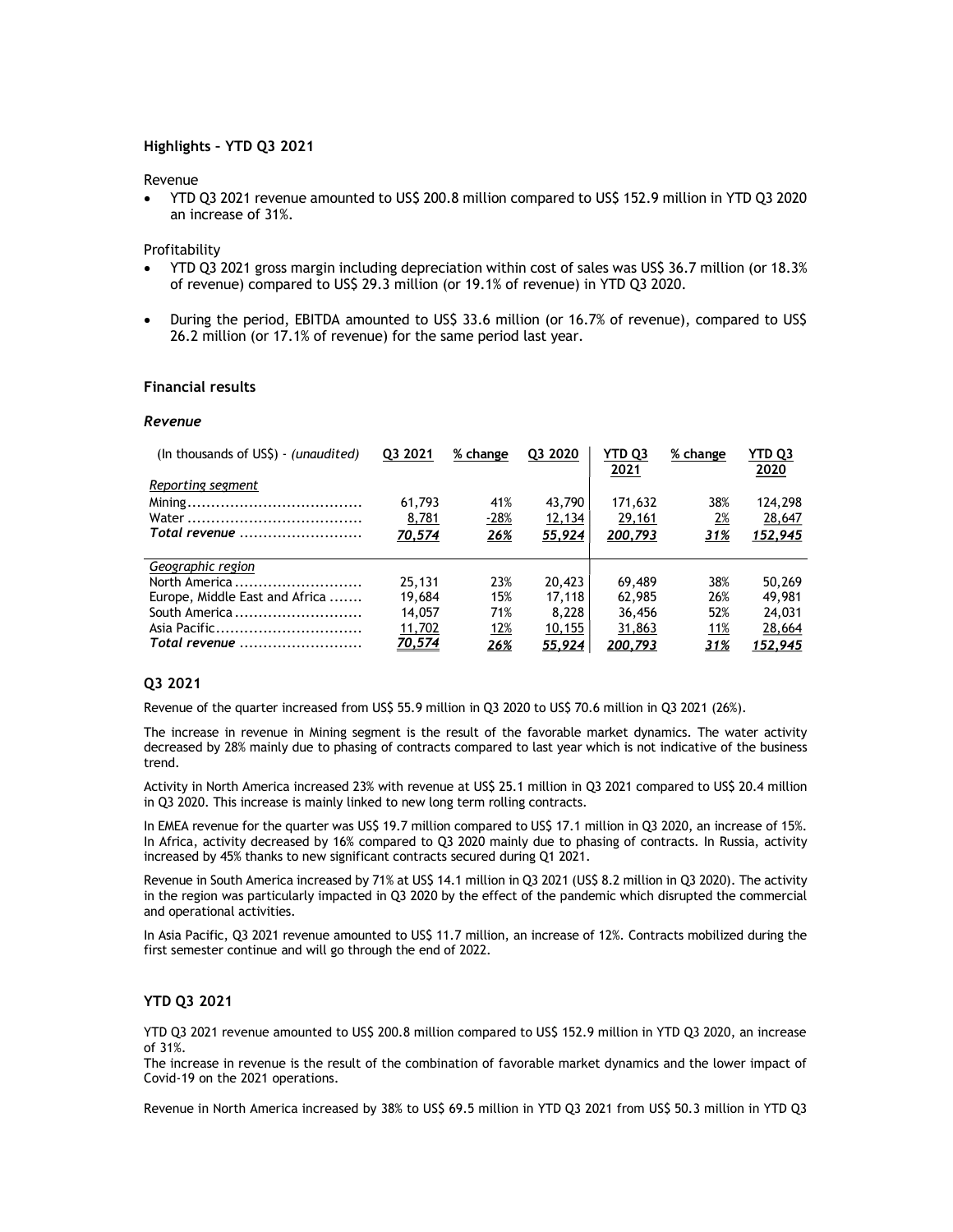2020, a growth driven by long term contracts This increase is also due to the fact that Q2 2020 was particularly affected by the Covid-19 pandemic.

In EMEA, revenue increased by 26%, to US\$ 63.0 million in YTD Q3 2021 from US\$ 50.0 million in YTD Q3 2020. Both Russia and Africa areas showed sustained activity.

Revenue in South America increased by 52% at US\$ 36.5 million in YTD Q3 2021 (US\$ 24.0 million in YTD Q3 2020). The activity in the region was particularly impacted by the effect of the Covid-19 pandemic in YTD Q3 2020.

In Asia Pacific, YTD Q3 2021 revenue amounted to US\$ 31.9 million, an increase of 11%.

#### Gross profit

| (In thousands of US\$) - (unaudited) | 03 2021 | % change    | 03 2020 | YTD <sub>03</sub> | % change | <b>YTD 03</b> |
|--------------------------------------|---------|-------------|---------|-------------------|----------|---------------|
|                                      |         |             |         | 2021              |          | 2020          |
| Reporting segment                    |         |             |         |                   |          |               |
|                                      | 13,076  | 34%         | 9.773   | 30,698            | 40%      | 21,941        |
|                                      | 1,782   | $-42%$      | 3,063   | 6,010             | -18%     | 7,321         |
| Total gross profit / (loss)          | 14,858  | <u> 16%</u> | 12.836  | 36,708            | 25%      | <u>29,262</u> |
|                                      |         |             |         |                   |          |               |

#### Q3 2021

The Q3 2021 gross margin including depreciation within cost of sales was US\$ 14.9 million (or 21.1% of revenue) compared to US\$ 12.8 million (or 23.0% of revenue) in Q3 2020. Ongoing contracts reported solid performances while some costs increased were not compensated in our selling prices. All regions face ongoing pressures on supply chains and procurement and operate in a tight labor market which generates inflation on costs and impact the project gross margins.

# YTD Q3 2021

The YTD Q3 2021 gross margin including depreciation within cost of sales was US\$ 36.8 million compared to US\$ 29.3 million in YTD Q3 2020. Ongoing contracts reported solid performances while some new contracts in mobilization phase generated a lower percentage of gross margin. All regions face ongoing inflationary pressures on operating costs. There is generally a time lag before these costs increases can be passed on through selling prices.

#### Selling, General and Administrative Expenses

| (In thousands of US\$) - (unaudited)            | 03 2021 | % change | 03 2020 | YTD <sub>03</sub><br>2021 | % change | YTD 03<br>2020 |
|-------------------------------------------------|---------|----------|---------|---------------------------|----------|----------------|
| Selling, general and administrative<br>expenses | 5.870   | 13%      | 5.213   | 16.868                    | 9%       | 15.454         |

#### Q3 2021

SG&A increased compared to the same quarter last year mainly due to the level of activity with some increased costs linked to inflationary pressure. As a percentage of revenue, SG&A decreased from 9.3% in Q3 2020 to 8.3% in Q3 2021.

# YTD Q3 2021

SG&A increased by 9% compared to the same period last year. As a percentage of revenue, SG&A decreased from 10.1% to 8.4% of revenue.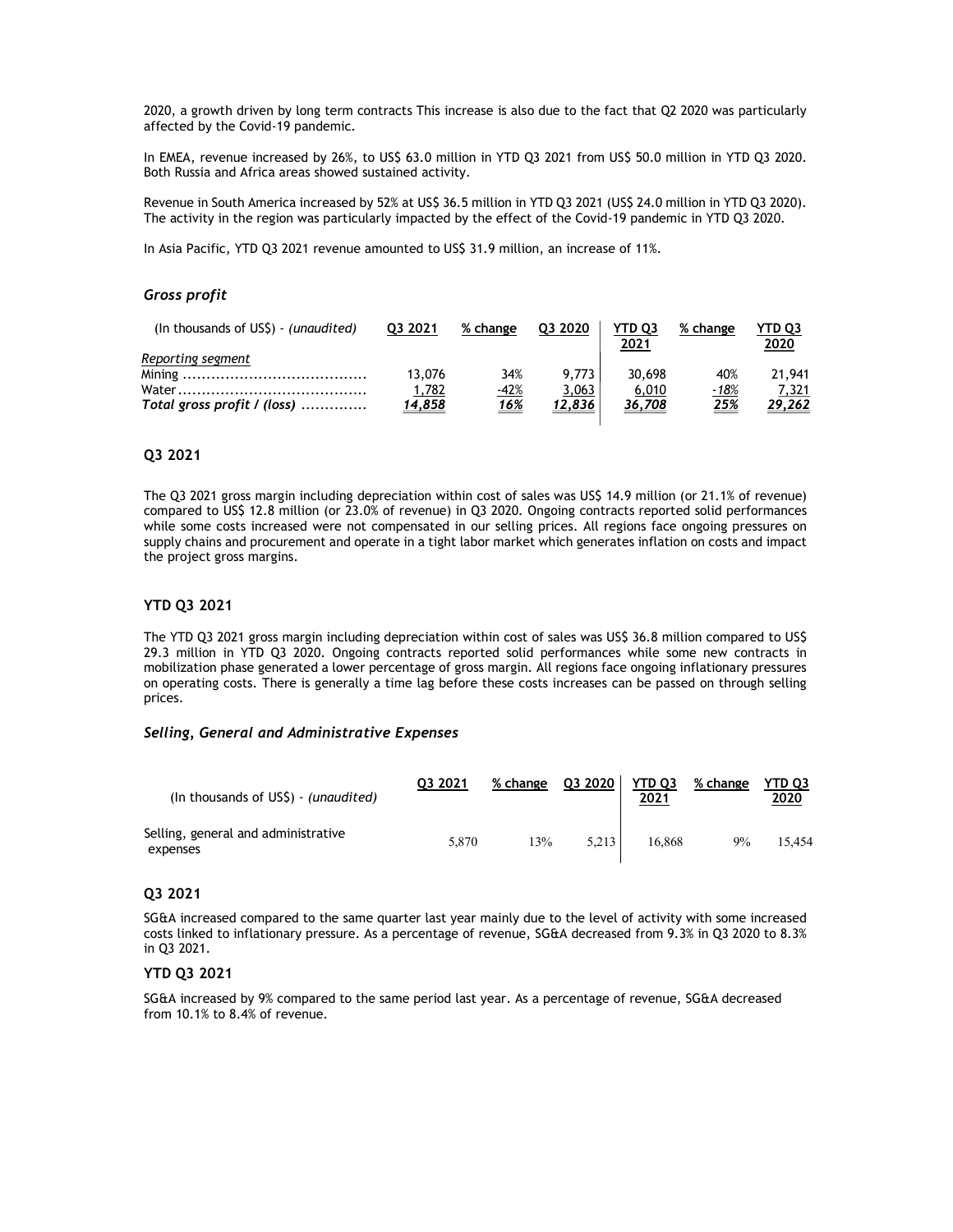# Operating result

| (In thousands of US\$) - (unaudited) | 03 2021 | % change | 03 2020 | YTD 03<br>2021 | % change | YTD 03<br>2020 |
|--------------------------------------|---------|----------|---------|----------------|----------|----------------|
| Reporting segment                    |         |          |         |                |          |                |
|                                      | 7.936   | 39%      | 5.691   | 16,299         | 74%      | 9.357          |
|                                      | 052, ا  | $-46%$   | 1,932   | 3,541          | $-20%$   | 4.451          |
| Total operating profit / (loss).     | 8,988   | 18%      | 7.623   | 19,840         | 44%      | 13,808         |

# Q3 2021

The operating profit was US\$ 9.0 million, a US\$ 1.4 million increase as a result of the increase in activity and the continued control over the operations and SG&A expenses.

# YTD Q3 2021

The operating profit was US\$ 19.8 million in YTD Q3 2021, a US\$ 6.0 million improvement compared to YTD Q3 2020 as a result of the increase in activity and the continued control over the operations and SG&A expenses.

# Financial position

The following table provides a summary of the Company's cash flows for YTD Q3 2021 and YTD Q3 2020:

| (In thousands of US\$)                                           | <u>YTD Q3 2021</u> | <b>YTD Q3 2020</b> |
|------------------------------------------------------------------|--------------------|--------------------|
| Cash generated by operations before working capital requirements | 33,621             | 26,208             |
| Working capital requirements                                     | (5,643)            | (1,648)            |
| Income tax paid                                                  | (4,670)            | (1,664)            |
| Purchase of equipment in cash                                    | (14, 677)          | (7, 313)           |
| Free Cash Flow before debt servicing                             | 8,631              | 15,582             |
| Proceeds from issuance of bonds, net of issuance costs           | 95,564             |                    |
| Repayments of Bonds including costs paid                         | (96, 125)          |                    |
| Repayments of borrowings and others                              | (4,600)            | (7, 598)           |
| Interests paid                                                   | (839)              | (2, 237)           |
| Acquisition of treasury shares                                   | (263)              | (27)               |
| Dividends paid to non-controlling interests                      | (1, 217)           | (1,978)            |
| Net cash generated / (used in) financing activities              | (7, 480)           | (11, 840)          |
| Net cash variation                                               | 1,151              | 4,576              |
| Foreign exchange differences                                     | 207                | (698)              |
| Variation in cash and cash equivalents                           | <u>1,359</u>       | 3,878              |
| Cash and cash equivalents at the end of the period               | 22,319             | <u>19,931</u>      |

In YTD Q3 2021, the cash generated from operations before working capital requirements amounted to US\$ 33.6 million compared to US\$ 26.2 million in YTD Q3 2020.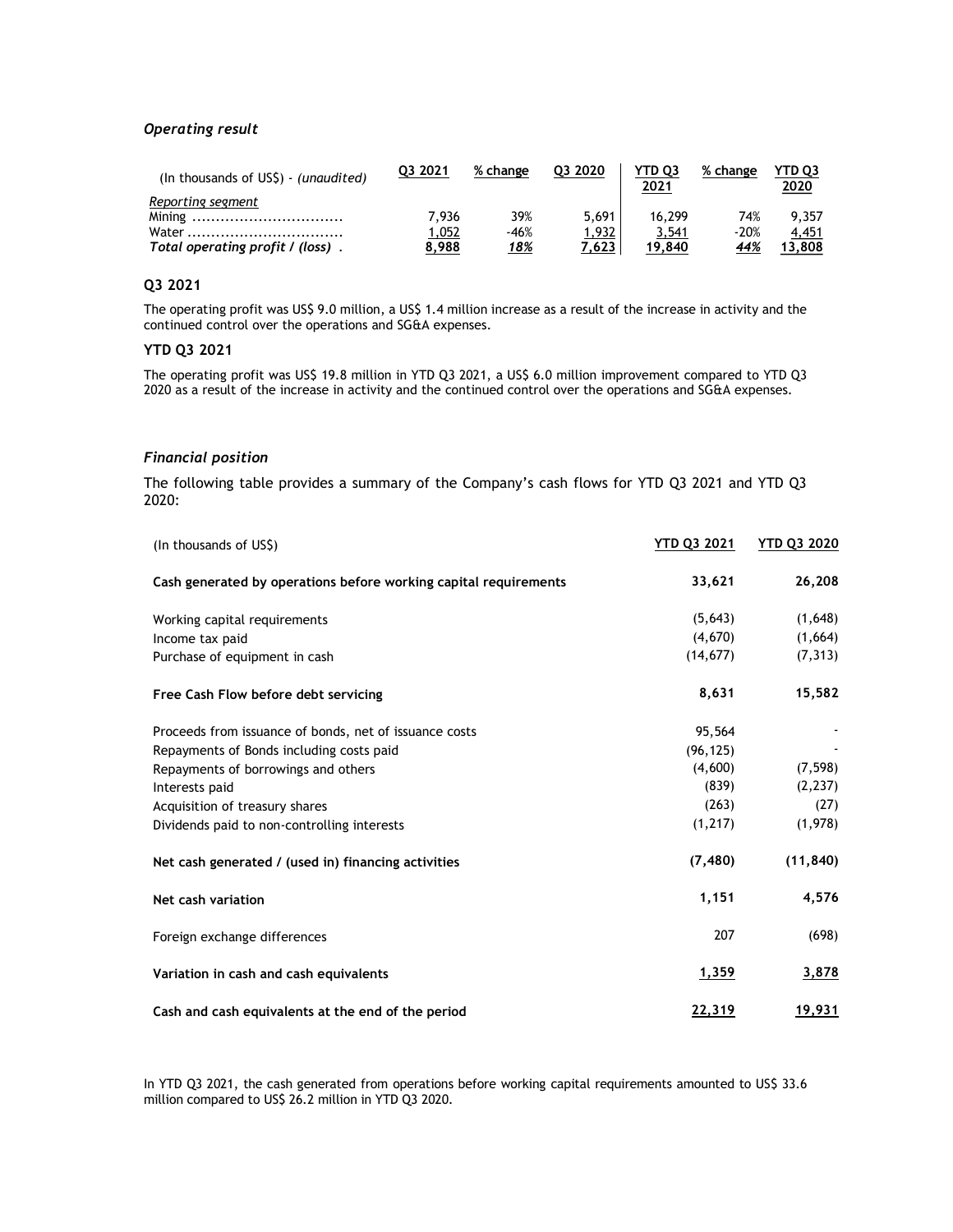In YTD Q3 2021, the working capital requirement was US\$5.6 million compared to US\$ 1.6 million in the same period last year exclusively linked to increased activity.

During the period, the Capex was US\$ 14.7 million in cash compared to US\$ 7.3 million in YTD Q3 2020. The higher 2021 Capex is also driven by the increased activity. Capex relates to acquisition of rigs, major rigs overhauls, ancillary equipment and rods.

On July 7, 2021, the Company finalized its financial reorganization related to the early redemption of its eurodenominated bonds amounting to US\$145,871 thousand as at June 30, 2021 maturing in May 2022 through a cash payment of US\$ 96.1 million. The Company raised US\$ 96.1 million net of OID and related transaction fees. The new bonds will mature in December 2025.

As at September 30, 2021, the maturity of financial debt can be analyzed as presented in the table below:

|                       | September<br>30, 2021 |
|-----------------------|-----------------------|
|                       |                       |
| Credit lines          | 954                   |
| Long-term debt        |                       |
| Within one year       | 7,574                 |
| Between 1 and 2 years | 10,202                |
| Between 2 and 3 years | 9,930                 |
| Between 3 and 4 years | 9,626                 |
| Between 4 and 5 years | 64,428                |
| Total                 | 102,714               |

As at September 30, 2021, cash and cash equivalents totaled US\$ 22.3 million compared to US\$ 21.0 million as at December 31, 2020. Cash and cash equivalents are mainly held at or invested within top tier financial institutions.

As at September 30, 2021, the net debt including operation lease obligation (IFRS 16) implementation amounted to US\$ 86.1 million (US\$ 141.7 million as at December 31, 2020).

Bank guarantees as at September 30, 2021 totaled US\$ 9.7 million compared to US\$ 8.1 million as at December 31, 2020. The Company benefits from a confirmed contract guarantee line of  $\epsilon$  6.5 million (US\$ 7.6 million).

#### Strategy

The Company's strategy is to secure its position as a leading actor in the mineral drilling services sector, assisting its customers to explore or manage their deposits throughout the whole cycle, with a special focus on life of mines extension activity. As developed economies focus on "green" recovery, there will be an increased need for key resources such as copper, nickel, lithium, and special attention to water management. The Company anticipated the increased environmental, social and governance (ESG) requirements. The Company intends to develop and grow its services offered across the world with a focus on high tech drilling services, optimal commodities mix with a significant involvement in water related drilling services and stable jurisdictions. The Company expects it will execute its strategy primarily through organic growth in the near future.

### Covid 19

Key profitability indicators continue to improve period over period despite the continuing uncertainties linked to the Covid-19 pandemic. The market for commodities is supported by the global economic recovery and the increased demand for energy transition and water management.

#### Currency exchange rates

The exchange rates for the periods under review are provided in the Management's Discussion and Analysis of Q3 2021.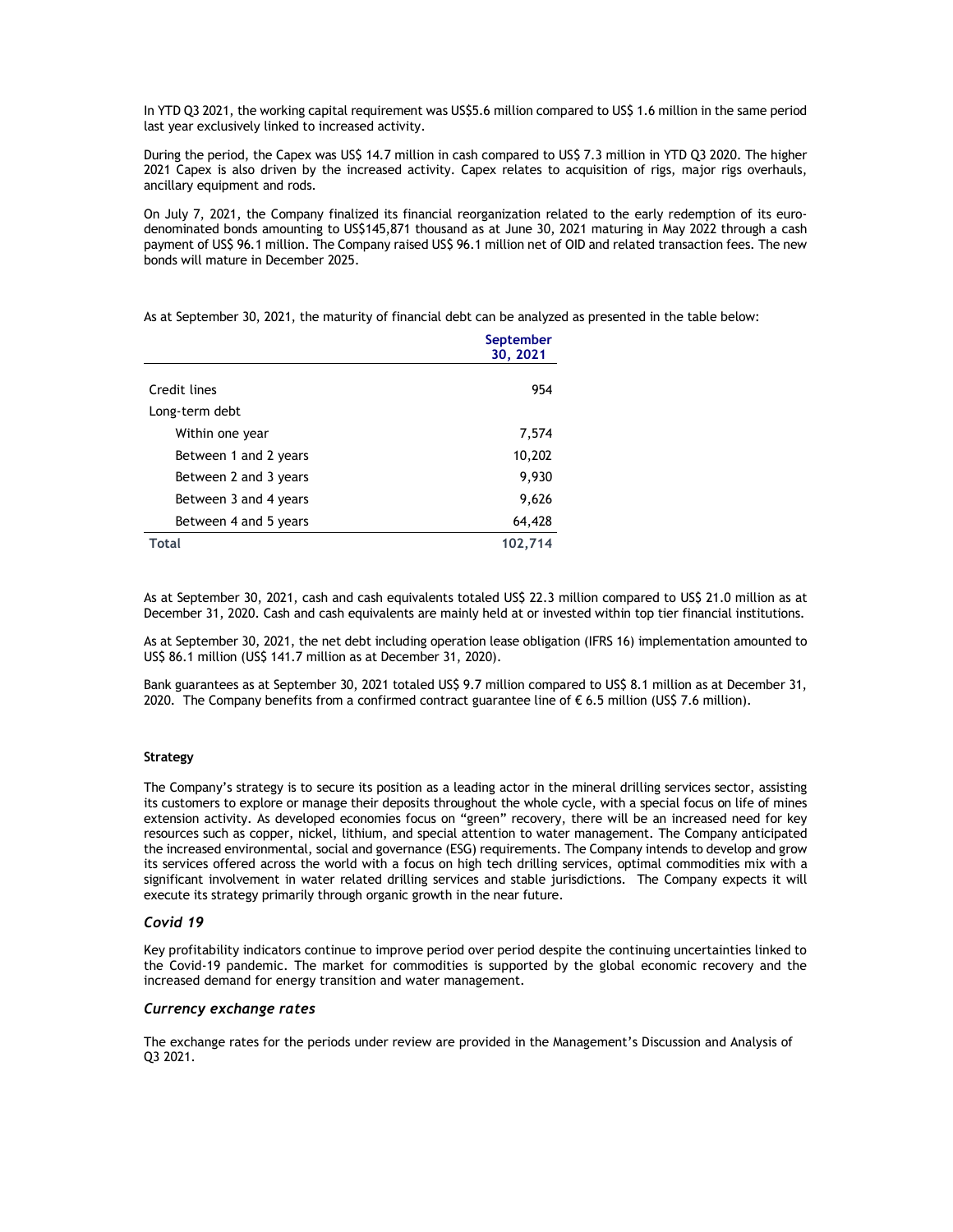# Non-IFRS measures

EBITDA represents Net income before interest expense, income taxes, depreciation, amortization and non-cash share based compensation expenses. EBITDA is a non-IFRS quantitative measure used to assist in the assessment of the Company's ability to generate cash from its operations. The Company believes that the presentation of EBITDA is useful to investors because it is frequently used by securities analysts, investors and other interested parties in the evaluation of companies in the drilling industry. EBITDA is not defined in IFRS and should not be considered to be an alternative to Profit for the period or Operating profit or any other financial metric required by such accounting principles.

Net debt corresponds to the current and non-current portions of borrowings and the consideration payable related to acquisitions, net of cash and cash equivalents.

Reconciliation of the EBITDA is as follows:

| (In thousands of US\$)<br>(unaudited)      | O <sub>3</sub> 2021 | <b>O3 2020</b> | YTD 03<br>2021 | YTD <sub>03</sub><br><b>2020</b> |
|--------------------------------------------|---------------------|----------------|----------------|----------------------------------|
|                                            | 8.988               | 7.623          | 19.840         | 13,808                           |
|                                            | 4.764               | 3.914          | 13.631         | 12,264                           |
| Non-cash employee share-based compensation | 50                  | 45             | 150            | 135                              |
|                                            | 13,802              | 11,582         | 33,621         | 26,208                           |

## Conference call and webcast

On November 3, 2021, Company Management will conduct a conference call at 10:00 am ET to review the financial results. The call will be hosted by Daniel Simoncini, Chairman and co-CEO, and Jean-Pierre Charmensat, co-CEO and CFO.

You can join the call by dialing 1-888-664-6392 or 1-416-764-8659. You will be put on hold until the conference call begins. A live audio webcast of the Conference Call will also be available

https://produceredition.webcasts.com/starthere.jsp?ei=1509957&tp\_key=8bf25f684e

An archived replay of the webcast will be available for 90 days.

#### About Foraco International SA

Foraco International SA (TSX: FAR) is a leading global mineral drilling services company that provides a comprehensive and reliable service offering in mining and water projects. Supported by its founding values of integrity, innovation and involvement, Foraco has grown into the third largest global drilling enterprise with a presence in 22 countries across five continents. For more information about Foraco, visit www.foraco.com.

# For further information, please contact:

Fabien Sevestre (ir@foraco.com)

Tel: (705) 495-6363

"Neither TSX Exchange nor its Regulation Services Provider (as that term is defined in the policies of the TSX Exchange) accepts responsibility for the adequacy or accuracy of this release."

## Caution concerning forward-looking statements

This document may contain "forward-looking statements" and "forward-looking information" within the meaning of applicable securities laws. These statements and information include estimates, forecasts, information and statements as to Management's expectations with respect to, among other things, the future financial or operating performance of the Company and capital and operating expenditures. Often, but not always, forward-looking statements and information can be identified